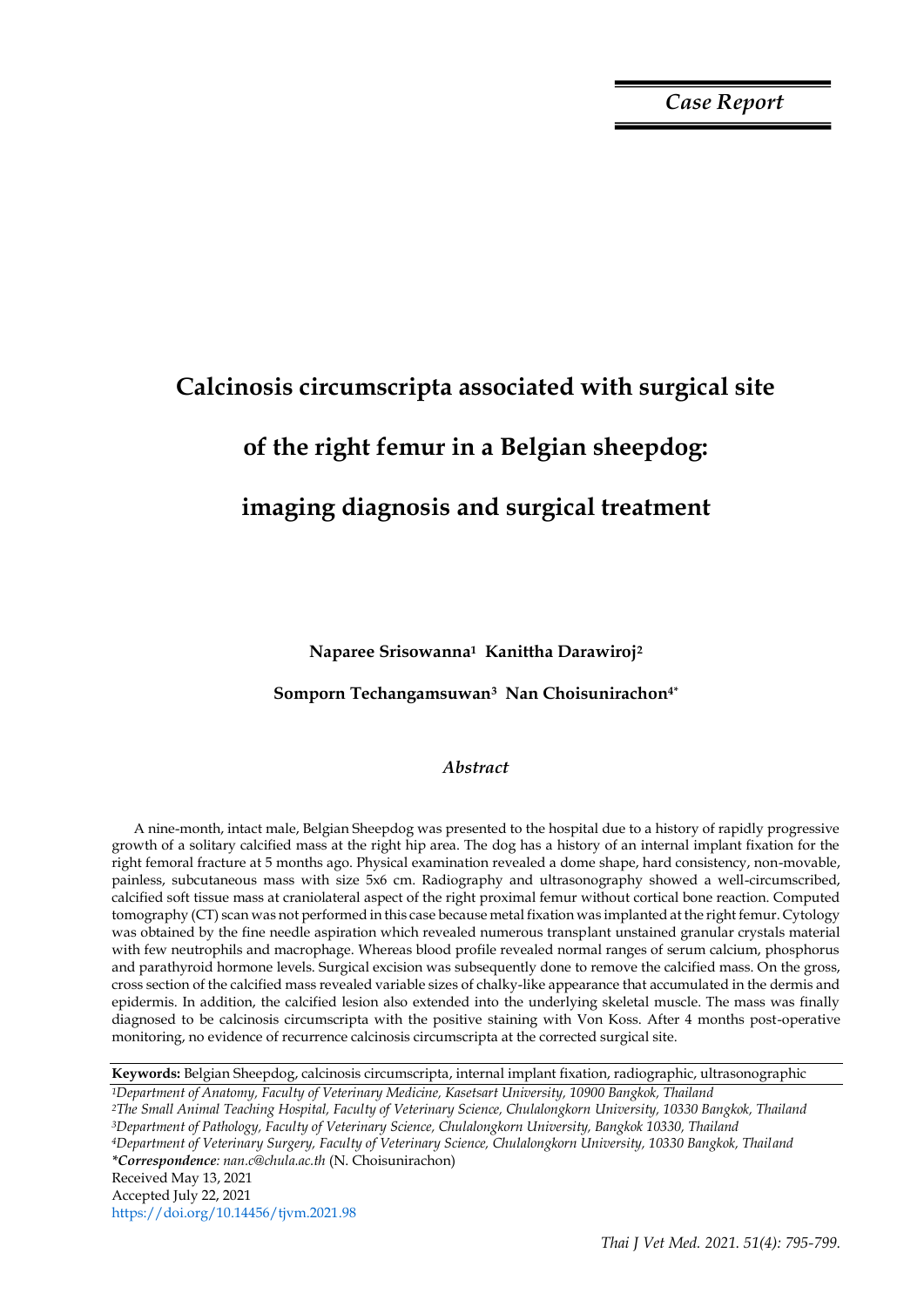#### *Introduction*

Calcinosis circumscripta is an uncommon condition, described as a formation of calcium crystal salt in soft tissue structure that usually presented in dermis and subcutaneous layer. It has been reported not only in dog and cat, but also in various kinds of animals such as monkey (Radi and Sato, 2010), horse (Dodd and Raker, 1970), eagle (Sabater *et al*., 2016) and captive animals (Bauer *et al*., 2017; Mumba *et al*., 2014). In dog, this abnormality is frequently occurred in young and large breed dog without sex influence (Tafti *et al*., 2005) however, calcinosis circumscripta can be found in young small breed dog (Ginel *et al*., 1995). The calcified lesions are frequently found in soft tissue at distal extremities and tongue (Tafti *et al*., 2005). Besides, it can present at salivary glands (Movassaghi, 1999), vertebral spine (Engel *et al*., 2013; McEwan *et al*., 1992), intestinal wall (Tafti *et al*., 2005), and urinary tract (Muller *et al*., 2011). The pathogenesis is remained incompletely understood despite that heredity, inflammation, trauma and secondary systemic disease were reported to be predisposed factors (Bauer *et al*., 2017; Tafti *et al*., 2005). The ectopic calcified soft tissue mass can be classified into 4 types: e.g. dystrophic, metastasis, iatrogenic and idiopathic calcinosis circumscripta. Dystrophic calcification occurs following the soft tissue trauma, especially at the pressure point or prominent bone while the consequence of calcium and phosphorus disturbance is a major cause of metastasis calcification (Spotswood *et al*., 2003). On the other hand, the idiopathic calcification is not related with soft tissue trauma or metabolic disorders. Iatrogenic calcification was reported to be induced by injection of progesterone derivatives (Ginel *et al*., 1995; Obrien and Wilkie, 2001). Since this abnormality is a rare condition and it has not been reported in Thailand. The aim of this study was to demonstrate a rare presentation of dystrophic calcinosis circumscripta after surgical implant fixation at the right proximal femur with the physical appearance, imaging features, serological, and gross examination in a Belgian sheepdog.

## *Case Report*

A nine-month, 25-kilogram, intact male, Belgian Sheepdog was presented to the Small Animal Hospital, Faculty of Veterinary Science, Chulalongkorn University during January 2021 with a history of rapidly progressive growth with painless of a large, solitary calcified lump at the right hip area. Five months earlier, an internal plate and rod fixation of the right femur had been performed from private clinic to correct a traumatic fracture of the right femoral diaphysis. The radiographs of right femur after surgery at 1 week revealed the displacement of an intramedullary pin with right hindlimb lameness. Failed intramedullary pin was removed immediately, and bone healing then occurred properly. The dog was able to bear weight on the affected limb. Serial radiographic evaluations were performed at every 2 weeks after surgery, and it showed normal finding. After the dog was discharged for 2 months, a locally rapid growing mass at the right hip area was observed by owner. On current presentation, general

physical examination revealed normal body condition score, normal heart sound and lung sound, normal hydration status, strong femoral pulse without pulse deficit. The right hip area revealed a 5x6 cm, solitary, dome shape, hard consistency, non-movable, painless, subcutaneous mass (Fig. 1A-B). No evidence of an enlargement of the right popliteal lymph node. Subsequently, standard lateral and ventrodorsal radiographs of the right femur were obtained using a digital x-ray (ETL®, GE healthcare, Beijing, China). The radiographs showed a well-circumscribed, calcified callus formation at the craniolateral to the aspect of right greater trochanter (Fig. 2A-B). The dog was proceeded for further diagnosis by ultrasound scanned using a 7 MHz, linear transducer (Logiq P6®, GE healthcare, Seoul, Korea) on lateral recumbency position. Ultrasonographic examination of the right femur revealed an encapsulated, hyperechoic calcified soft tissue mass with inhomogenous acoustic shadowing, adjacent to the right proximal femur without bone involvement (Fig. 3A-B). The metallic implant fixation at the right femur results in X-ray attenuation which caused striking artifact surrounding that area. This artifact can completely obscure the adjacent structure. Therefore, CT scan was not performed in this case. Subsequently, cytology with Diff-Quick® staining method was obtained from the fine needle aspiration to evaluate the calcified mass. The cytologic feature showed numerous transplant unstained granular crystals with few neutrophils and macrophage. Moreover, hematology, biochemistry panel and parathyroid hormone were evaluated in order to exclude other metabolic disorders such as chronic kidney disease and hyperparathyroidism. Complete blood count showed no remarkable change. Biochemistry showed mild elevation of alkaline phosphatase, but serum calcium, phosphorus and parathyroid hormone were in normal ranges (Table 1 and 2). The dog was then scheduled for surgical excision the calcified mass. Prior to anesthesia, the dog was fasted for 8 hours. Premedication was done using 5 mg/kg of dexmedetomidine (Dextomitor®, Zoetis, USA) combine with 0.3 mg/kg morphine sulfate pentahydrate (Morphine sulfate, Thai FDA, Thailand) intramuscularly following by induction of anesthesia using 4 mg/kg propofol (Propofol-Lipuro 1%®, B. Braun Melsungen AG, Germany) slow intravenous injection. After the endotracheal intubation, the dog was maintained the generalized anesthesia with 1% isoflurane (AERRANE®, Baxter healthcare corporation, USA) in 100% oxygen. The cefazolin sodium (Cefamezin®, Pharmacia, Thailand) at 25 mg/kg intravenously was given as surgical antibiotic prophylaxis. In addition, epidural nerve block was performed with 1 mg/kg bupivacaine (Marcain®, Aspen Pharmacare, Australia) combined with 0.1 mg/kg morphine sulfate pentahydrate. The excisional biopsy mass and plate removal were done. After surgery, anti-inflammatory drug, using 4 mg/kg carprofen (Rimadyl®, Zoetis, Brazil) was given for 4 consecutive days while post-operative antibiotic was continued for 14 days. Unfortunately, wound dehiscence was found at day seventh because owner could not restrict the exercise and keep a collar on the dog. Therefore, open wound management was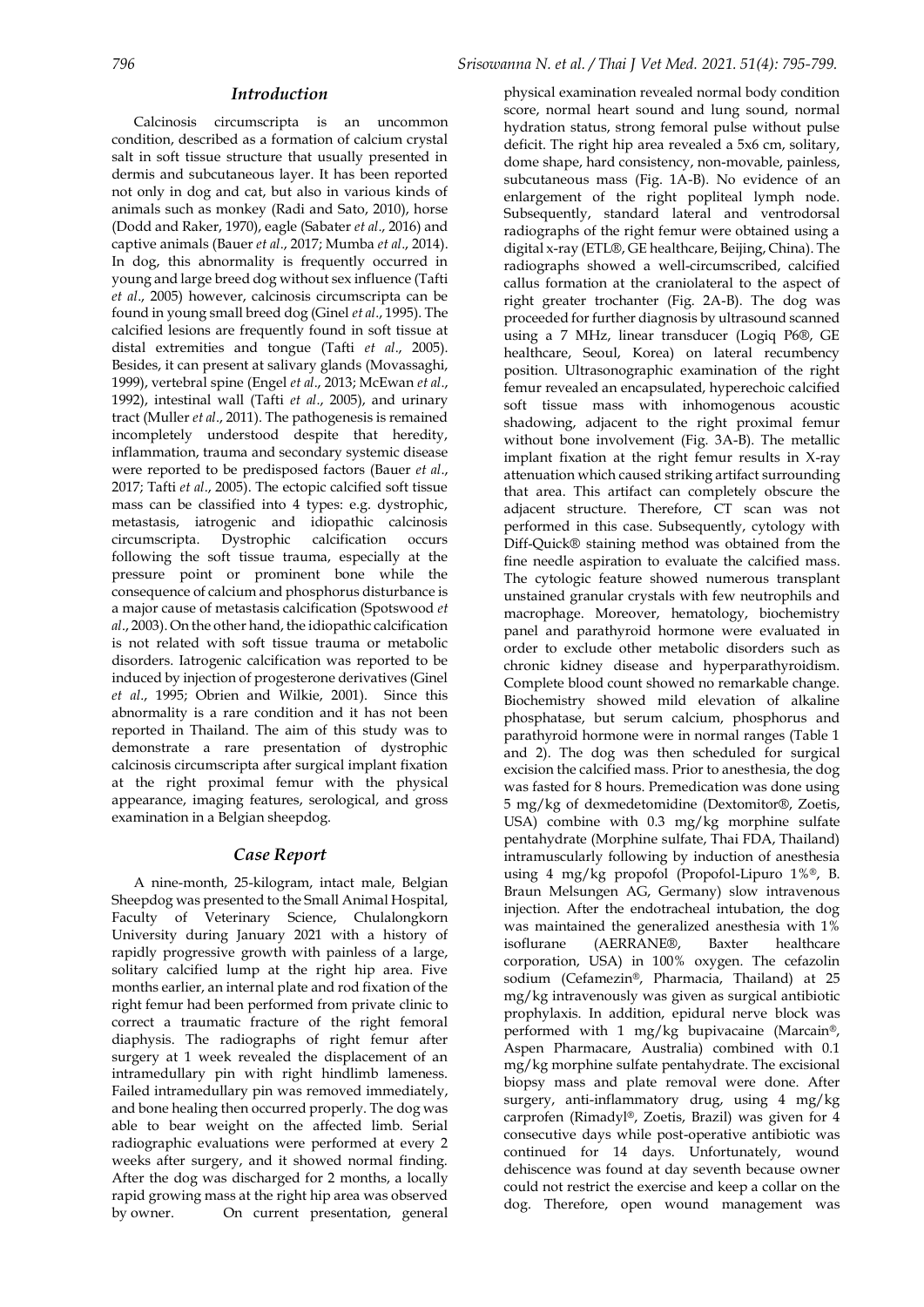continued until wound close and heal as the secondary intention wound healing. However, normal gait pattern after surgery was observed. After surgical excision, cross section of mass revealed a diffuse, variable size of chalky-like appearance accumulation in the dermis and epidermis. Moreover, the calcified lesion also extended into the underlying skeletal muscle (Fig. 4). The biopsy sample was immediately sent to the Department of Veterinary Pathology,

Chulalongkorn University for further histopathological investigation. The result indicated calcinosis circumscripta with positive stain of Von kossa. In addition, bacterial isolation was done, however, it showed no detection of any bacteria from surgical site. After surgical removal for 4 months, no evidence of recurrent calcinosis circumscripta was found.



**Figure 1** Physical appearance of a 9-months old intact male, Belgian sheepdog with a lump at right hip area in standing position (A) and left lateral recumbency position (B). The arrow indicated calcified lump at right hip area.



**Figure 2** Radiographic examination on right lateral (A) and ventrodorsal (B) radiograph of the pelvis revealed a wellcircumscribed, calcified callus formation at the craniolateral to the aspect of the right greater trochanter. The arrow indicated the location of calcified mass.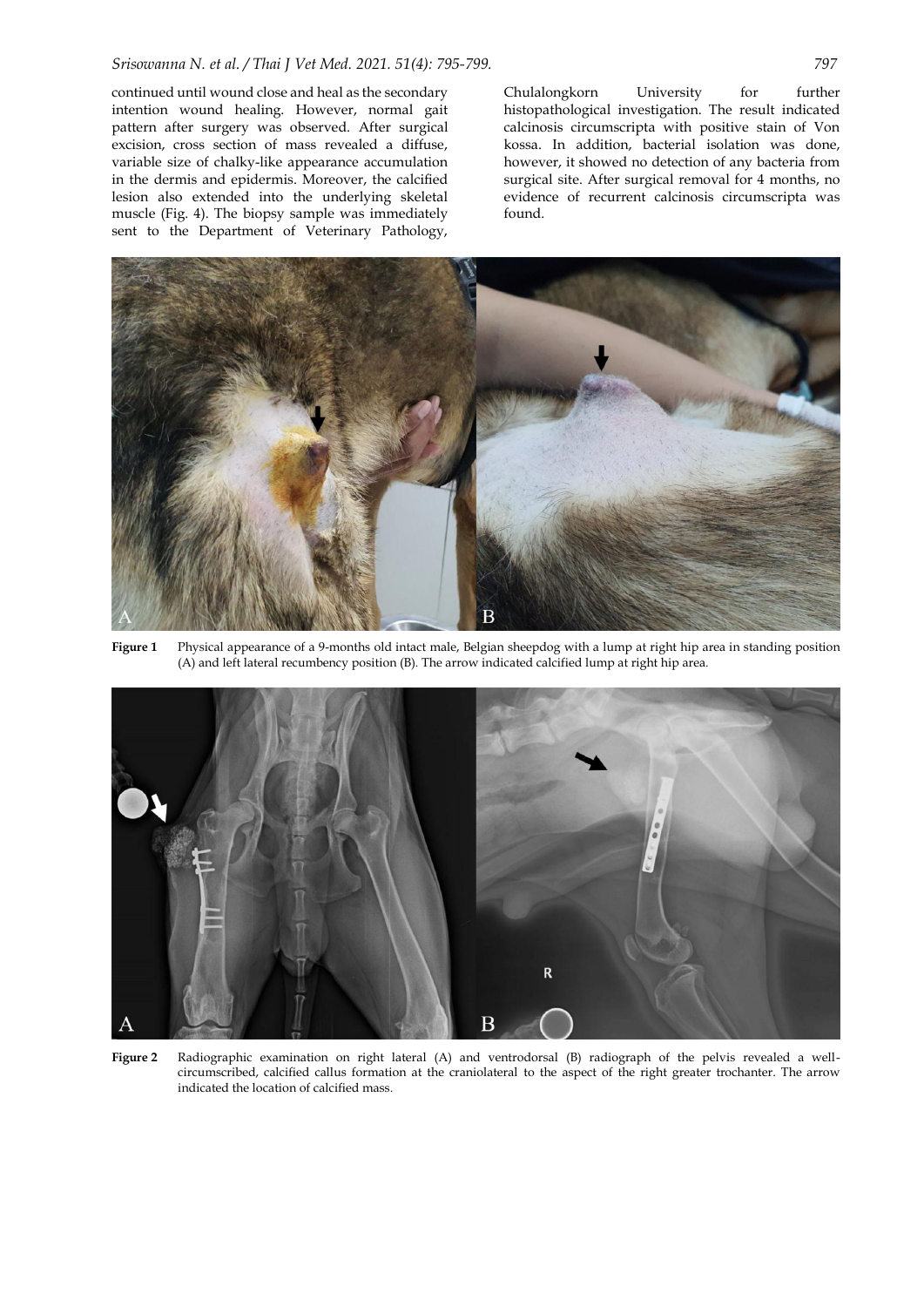

**Figure 3** Ultrasound examination of right proximal area showed hyperechoic calcified mass with inhomogenous acoustic shadowing (B), adjacent to right proximal femur without bone involvement (A).

| <b>Parameters</b>                       | <b>Results</b> | Reference interval |
|-----------------------------------------|----------------|--------------------|
| Hematocrit (%)                          | 34.4           | $29.8 - 57.5$      |
| Hemoglobin $(g/dL)$                     | 12.1           | $12.4 - 19.1$      |
| Red blood cell (x10/mm <sup>3</sup> )   | 6.79           | $5.2 - 8.06$       |
| White blood cell (x10/mm <sup>3</sup> ) | 13.25          | $5.4 - 15.3$       |
| Neutrophil (%)                          | 59.3           | $51 - 84$          |
| Lymphocyte $(\%)$                       | 23.8           | $8 - 38$           |
| Monocyte $(\%)$                         | 4.5            | $1 - 10$           |
| Eosinophil $(\%)$                       | 12.3           | $0 - 9$            |
| Platelet $(x10/mm^3)$                   | 340            | $200 - 500$        |

**Table 2** Serum biochemistry and hormone profiles of a calcinosis circumscripta affected the dog.

| Parameters                   | <b>Results</b> | Reference interval |
|------------------------------|----------------|--------------------|
| Blood urea nitrogen (mg/dL)  | 20.3           | $7 - 26$           |
| Creatinine $(mg/dL)$         | 1.4            | $0.6 - 1.4$        |
| $SGPT$ (U/L)                 | 43             | $4 - 91$           |
| ALP(U/L)                     | 101            | $3 - 60$           |
| Total protein $(g/dL)$       | 6.4            | $5.8 - 7.9$        |
| Albumin $(g/dL)$             | 2.5            | $2.5 - 4$          |
| Calcium $(mg/dL)$            | 10.7           | $9.6 - 11.6$       |
| Phosphorus $(mg/dL)$         | 5.7            | $2.5 - 6.2$        |
| Parathyroid hormone (pmol/L) | ${}_{0.12}$    | $2 - 13$           |



**Figure 4** Macroscopic view of the calcinosis circumscripta on gross appearance (A) and the cross section demonstrated various size of chalky like appearance deposition in the dermis and epidermis (B). The arrow indicated accumulated chalky lesion in mass.